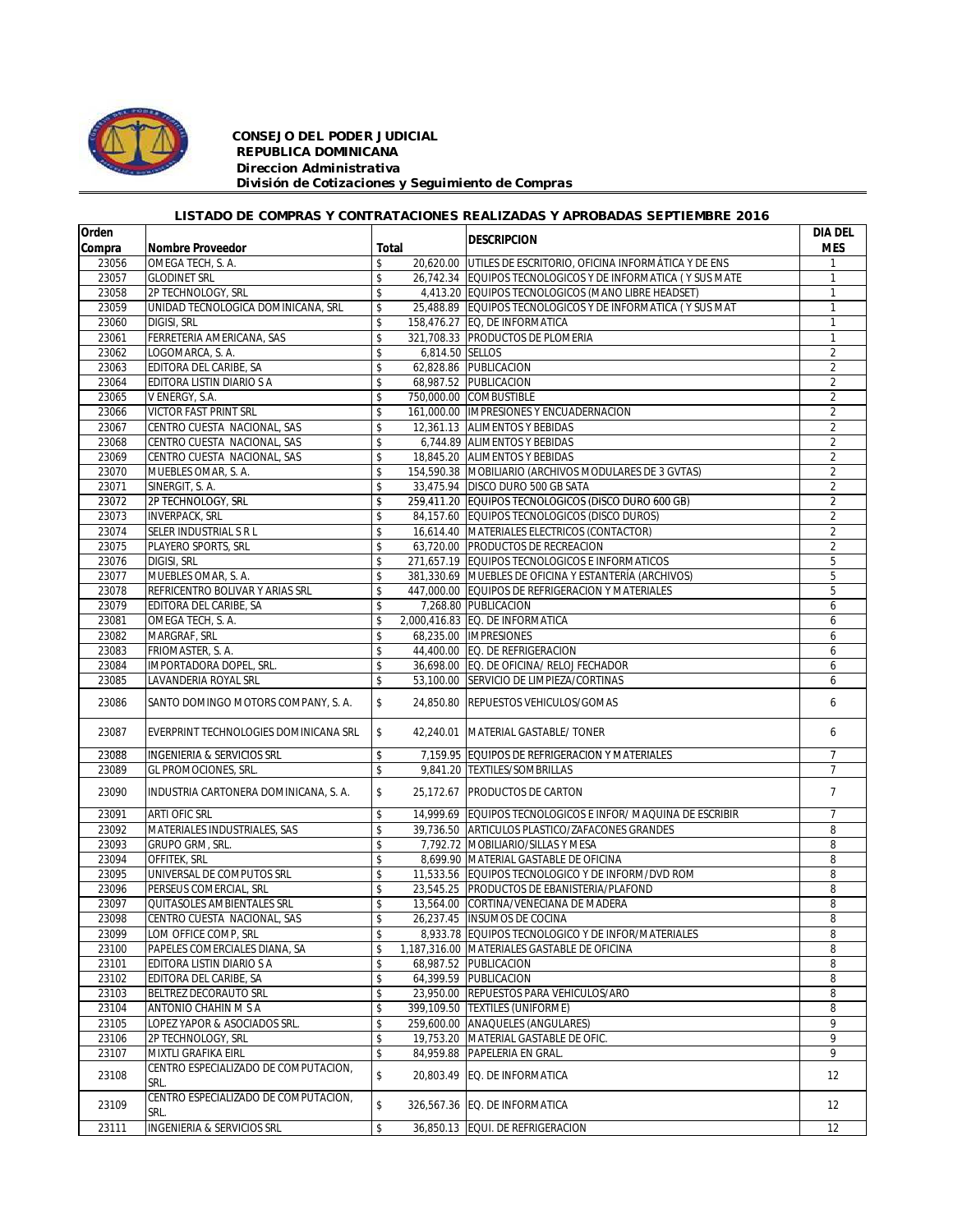| 23112          | SANTO DOMINGO MOTORS COMPANY, S. A.                                                 | \$                             |                      | 5,090.53 REPUESTOS PARA VEHICULOS                                                                       | 13       |
|----------------|-------------------------------------------------------------------------------------|--------------------------------|----------------------|---------------------------------------------------------------------------------------------------------|----------|
| 23113          | DISTRIBUIDORA Y SERVICIOS DIVERSOS DISOPE<br>SRL                                    | \$                             |                      | 13,500.00  IMPRESION Y ENCUADERNACION/MANUAL                                                            | 13       |
| 23114          | SKAGEN, SRL                                                                         | \$                             |                      | 8,142.00 SILLERIA/SILLON EJECUTIVO                                                                      | 13       |
| 23115          | FERRETERIA AMERICANA, SAS                                                           | \$                             |                      | 6,295.45 BATERIA PARA PLANTA ELECTRICA                                                                  | 14       |
| 23116          | COMERCIAL SANTANA, SRL.                                                             | \$                             |                      | 51,448.00 BATERIA PARA PLANTA ELECTRICA                                                                 | 14       |
| 23117          | CENTRO CUESTA NACIONAL, SAS                                                         | \$                             |                      | 31,656.00 ALIMENTOS Y BEBIDAS                                                                           | 14       |
| 23118          | DAF TRADING SRL                                                                     | \$                             |                      | 9,003.40 REPUESTOS PARA VEHICULOS/MOTOCILETA                                                            | 14       |
| 23119          | PADRON OFFICE SUPPLY SRL                                                            | \$                             |                      | 18,880.00 MATERIAL GASTABLE DE OFICINA/PAPEL BOND 8 1/2 X13                                             | 14       |
| 23120          | <b>EMPRESAS INTEGRADAS S A S</b>                                                    | \$                             |                      | 244,212.80 EQ. GENERACION ELECTRICA                                                                     | 14       |
| 23121          | PRODUCTIVE BUSINESS SOLUTIONS<br>DOMINICANA SAS                                     | \$                             |                      | 1,009,595.02 EQ. DE INFORMATICA                                                                         | 14       |
| 23122          | UNIDAD TECNOLOGICA DOMINICANA, SRL                                                  | \$                             |                      | 2,611,531.16 EQ. DE INFORMATICA                                                                         | 14       |
| 23123          | MATERIALES INDUSTRIALES, SAS                                                        | \$                             |                      | 2,932.06 PRODUCTOS FERRETEROS                                                                           | 14       |
| 23124          | FERRETERIA AMERICANA, SAS                                                           | \$                             |                      | 8,924.52 PRODUCTOS FERRETEROS                                                                           | 14       |
| 23125          | AVELINO ABREU, SAS                                                                  | \$                             |                      | 62,850.69 REPUESTOS PARA VEHICULOS                                                                      | 15       |
| 23126<br>23127 | DAF TRADING SRL<br>RAMON ANTONIO ANDUJAR BELTRE                                     | \$<br>\$                       |                      | 1,935.20 REPUESTOS PARA VEHICULOS/PARA MOTOCICLETA<br>40,497.60 SERVICIO DE ENCUADERNACION DE SENTENCIA | 15<br>15 |
| 23128          | PERSEUS COMERCIAL, SRL                                                              |                                |                      | 17,640.00 EQUIPO DE REFRIGERACION/EXTRACTOR DE AIRE                                                     | 15       |
| 23129          | <b>GRUPO LANTIGUA PIMENTEL SRL</b>                                                  | \$<br>$\overline{\mathcal{S}}$ |                      | 28,449.80 SERVICIO DE REPARACION PLATA ELECTRICA                                                        | 15       |
| 23130          | SINERGIT, S. A.                                                                     | \$                             |                      | 44,382.46 SERVICIO DE REPARACION DE IMPRESORA                                                           | 15       |
| 23131          | IMPORTADORA DOPEL, SRL.                                                             | \$                             | 11,953.40 SELLOS     |                                                                                                         | 15       |
| 23132          | SELER INDUSTRIAL S R L                                                              | \$                             |                      | 16,339.46 PRODUCTOS DE PLOMERIA Y PINTURA                                                               | 15       |
|                |                                                                                     |                                |                      |                                                                                                         |          |
| 23133          | NEW IMAGE SOLUTIONS AND MARKETING SRL<br>CENTRO ESPECIALIZADO DE COMPUTACION.       | $\sqrt{2}$                     | 4,661.00 SELLOS      |                                                                                                         | 16       |
| 23134          | SRL.                                                                                | \$                             |                      | 17,300.00 ELECTRODOMESTICOS/TV                                                                          | 16       |
| 23135          | <b>INVERPACK, SRL</b>                                                               | \$                             |                      | 2,938.20 EQUIPOS TECNOLOGICOS Y DE INFORM/DVD                                                           | 16       |
| 23136          | ANTONIO P HACHE & CO SAS                                                            | \$                             |                      | 14,080.81 PRODUCTOS DE EBANISTERIA Y MATERIALES                                                         | 16       |
| 23137          | CENTRO CUESTA NACIONAL, SAS                                                         | \$                             |                      | 12,352.36 ALIMENTOS Y BEBIDAS                                                                           | 16       |
| 23138          | CENTRO CUESTA NACIONAL, SAS                                                         | \$                             |                      | 7,639.18 ALIMENTOS Y BEBIDAS                                                                            | 16       |
| 23139          | <b>TECNAS EIRL</b>                                                                  | \$                             |                      | 154,951.51 SERVICIO DE REPARACION                                                                       | 16       |
| 23140          | P & V MOVIL COMERCIAL, SRL                                                          | \$                             |                      | 5,180.20 PRODUCTOS DE EBANISTERIA/MATERIALES                                                            | 16       |
| 23141          | OMAR CD S SISTEM, SRL                                                               | \$                             |                      | 63,189.00 REPRODUCCIONES/CD                                                                             | 19       |
| 23142          | TASAWIM, SRL                                                                        | \$                             |                      | 18,290.00 SERVICIO DE TASACION                                                                          | 19       |
| 23143          | LA INNOVACION, SRL                                                                  | \$                             |                      | 71,915.01 ELECTRODOMESTICO Y ART DE OFIC                                                                | 19       |
| 23144          | MUNOZ CONCEPTO MOBILIARIO, SRL                                                      | \$                             |                      | 15,576.00 MOBILIARIO/ARCHIVO AEREO                                                                      | 19       |
| 23145          | EVERPRINT TECHNOLOGIES DOMINICANA SRL                                               | \$                             | 26,290.40   TONERES  |                                                                                                         | 20       |
| 23146          | TONER DEPOT INTERNATIONAL A. R. C., SRL,                                            | \$                             | 476,971.86   TONERES |                                                                                                         | 20       |
| 23147          | R S D REMANUFACTURE SOLUTIONS<br><b>DOMINICANA SRL</b>                              | \$                             | 376,951.00 TONERES   |                                                                                                         | 20       |
| 23148          | HERMOSILLO COMERCIAL SRL                                                            | \$                             |                      | 24,999.00 MATERIAL GASTABLE DE OFICINA                                                                  | 20       |
| 23149          | <b>EMPRESAS INTEGRADAS S A S</b>                                                    | \$                             |                      | 192.576.00 MOBILIARIOS                                                                                  | 20       |
| 23150          | <b>GLOBAL IMAGING PRODUCTS, SRL</b>                                                 | \$                             |                      | 29,618.00 SERVICIO DE REPARACION DE IMPRESORA                                                           | 20       |
| 23151          | <b>EMPRESAS INTEGRADAS S A S</b>                                                    | \$                             |                      | 187,856.00 EQ. GENERACION ELECTRICA/ BATERIAS                                                           | 20       |
| 23152          | COMPU-OFFICE DOMINICANA SRL                                                         | \$                             |                      | 98,066.07 MOBILIARIO                                                                                    | 20       |
| 23154          | V ENERGY, S.A.                                                                      | \$                             |                      | 750,000.00 COMBUSTIBLE                                                                                  | 21       |
| 23155          | OFINOVA SRL                                                                         | \$                             |                      | 321,375.95 MOBILIARIO                                                                                   | 22       |
| 23156          | DELTA COMERCIAL, S. A.                                                              | \$                             |                      | 15,736.14 REPUESTOS P/VEHICULOS/ FAROL                                                                  | 22       |
| 23157          | FRIOMASTER, S. A.                                                                   | \$                             |                      | 193,730.00 EQUIPOS DE REFRIGERACION Y MATERIALES                                                        | 23       |
| 23158          | <b>AVELINO ABREU, SAS</b>                                                           | \$                             |                      | 26,455.84 REPUSTOS PARA VEHICULOS                                                                       | 23       |
| 23159<br>23160 | <b>GRUAS SANTO DOMINGO S R L</b><br>SUPLIDORES ELECTRICOS GARCIA SURIEL S. R. L. \$ | \$                             | 55,400.00            | SERVICIO DE TRASLADO DE GRUA<br>390.820.72 MATERIALES ELECTRICOS                                        | 23<br>23 |
| 23161          | <b>MOTO FRANCIS SRL</b>                                                             | \$                             |                      | 2,950.00 CASCO INTEGRAL                                                                                 | 23       |
| 23162          | PADRON OFFICE SUPPLY SRL                                                            | \$                             |                      | 2.700.00 ARTICULOS DE OFICINA                                                                           | 23       |
| 23163          | SELER INDUSTRIAL S R L                                                              | \$                             |                      | 27,258.00 MATERIALES ELECTRICOS                                                                         | 23       |
| 23164          | <b>BANDERAS ESTRELLA EIRL</b>                                                       | \$                             |                      | 87,320.00 BANDERAS                                                                                      | 23       |
| 23165          | <b>BANDERA GLOBAL HC SRL</b>                                                        | \$                             | 113,280.00 BANDERAS  |                                                                                                         | 23       |
| 23166          | REFRICENTRO BOLIVAR Y ARIAS SRL                                                     | \$                             |                      | 41,000.00 EQUIPOS DE REFRIGERACION Y MATERIALES                                                         | 26       |
| 23167          | SANTO DOMINGO MOTORS COMPANY, S. A.                                                 | \$                             |                      | 6,228.50 BATERIA PARA PLANTA ELECTRICA                                                                  | 26       |
| 23168          | DAF TRADING SRL                                                                     | \$                             |                      | 6,549.00 REPUESTOS PARA VEHICULOS (RETROVISOR IZQUIERDO)                                                | 26       |
| 23169          | NEW IMAGE SOLUTIONS AND MARKETING SRL                                               | \$                             | 8,507.80 SELLOS      |                                                                                                         | 26       |
| 23171          | SUPRA REFRIGERACION SRL                                                             | \$                             |                      | 297,678.60 EQ. DE REFRIGERACION                                                                         | 26       |
| 23172          | COMPU-OFFICE DOMINICANA SRL                                                         | \$                             |                      | 32,919.92 EQUIPOS TECNOLOGICOS Y DE INFORM (MATERIALES)                                                 | 26       |
| 23173          | B & H MOBILIARIO, SRL                                                               | \$                             |                      | 57,232.95 MOBILIARIOS                                                                                   | 26       |
|                |                                                                                     |                                |                      |                                                                                                         |          |